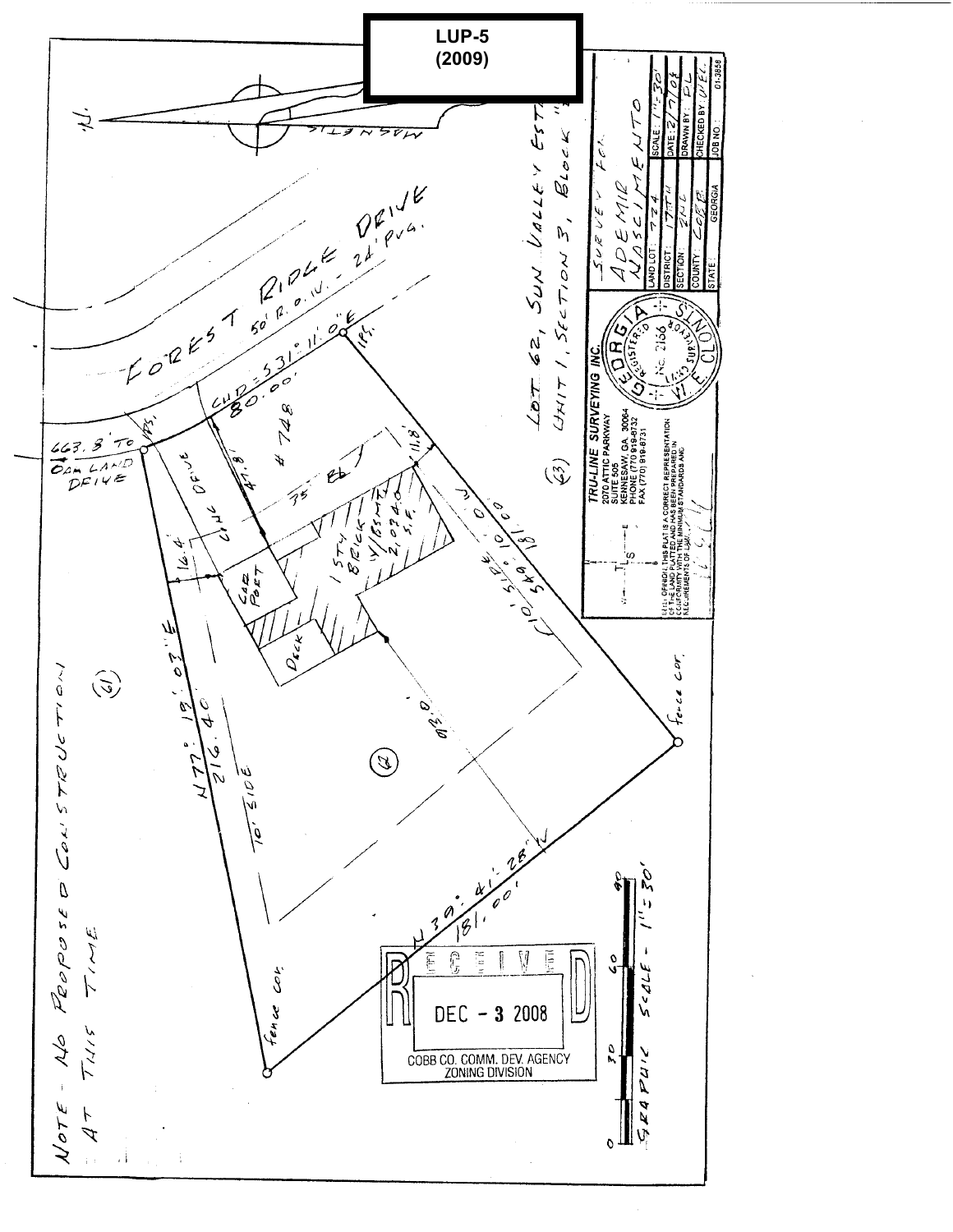**TITLEHOLDER:** Ademir Nascemento

**PROPERTY LOCATION:** Located on the westerly side of Forest **PROPOSED USE:** Allow More Than Two

Ridge Drive, south of Oakland Drive and on the east side of I-75, north Unrelated People To Occupy A Dwelling Unit

of Delk Road (748 Forest Ridge Drive).

#### **CONTIGUOUS ZONING/DEVELOPMENT**

| <b>NORTH:</b> | R-15/ Sun Valley Estates subdivision |
|---------------|--------------------------------------|
| <b>SOUTH:</b> | R-15/ Sun Valley Estates subdivision |
| EAST:         | R-15/ Sun Valley Estates subdivision |
| WEST:         | Interstate 75                        |

**OPPOSITION: NO. OPPOSED\_\_\_\_PETITION NO:\_\_\_\_\_SPOKESMAN** 

**PLANNING COMMISSION RECOMMENDATION**

**APPROVED\_\_\_\_\_\_MOTION BY\_\_\_\_\_\_\_\_\_\_** 

**REJECTED\_\_\_\_\_\_\_SECONDED\_\_\_\_\_\_\_\_\_\_** 

**HELD\_\_\_\_\_\_\_\_\_\_\_\_CARRIED\_\_\_\_\_\_\_\_\_\_\_** 

## **BOARD OF COMMISSIONERS DECISION**

**APPROVED\_\_\_\_\_\_\_MOTION BY\_\_\_\_\_\_\_\_ REJECTED\_\_\_\_\_\_\_\_SECONDED\_\_\_\_\_\_\_\_\_** 

**HELD\_\_\_\_\_\_\_\_\_\_\_\_CARRIED\_\_\_\_\_\_\_\_\_\_\_** 

#### **STIPULATIONS:**



| <b>APPLICANT:</b> | Ademir Nascemento                        | <b>PETITION NO:</b>        | LUP-5          |
|-------------------|------------------------------------------|----------------------------|----------------|
|                   | 770-973-7133                             | <b>HEARING DATE (PC):</b>  | $02 - 03 - 09$ |
|                   | <b>REPRESENTATIVE:</b> Ademir Nascemento | <b>HEARING DATE (BOC):</b> | 02-17-09       |
|                   | 770-973-7133                             | <b>PRESENT ZONING:</b>     | R-15           |
|                   |                                          |                            |                |

**PROPOSED ZONING:** Land Use Permit

| <b>ACCESS TO PROPERTY:</b> Forest Ridge Drive           | <b>SIZE OF TRACT:</b> | $0.50$ acre                              |  |
|---------------------------------------------------------|-----------------------|------------------------------------------|--|
|                                                         | <b>DISTRICT:</b> 17   |                                          |  |
| <b>PHYSICAL CHARACTERISTICS TO SITE:</b> Existing house |                       | <b>LAND LOT(S):</b> $717, 718, 723, 724$ |  |
|                                                         | $PARCEL(S):$ 90       |                                          |  |
|                                                         |                       | TAXES: PAID X DUE                        |  |
| CONTIGUOUS ZONING/DEVELOPMENT                           |                       | <b>COMMISSION DISTRICT: 2</b>            |  |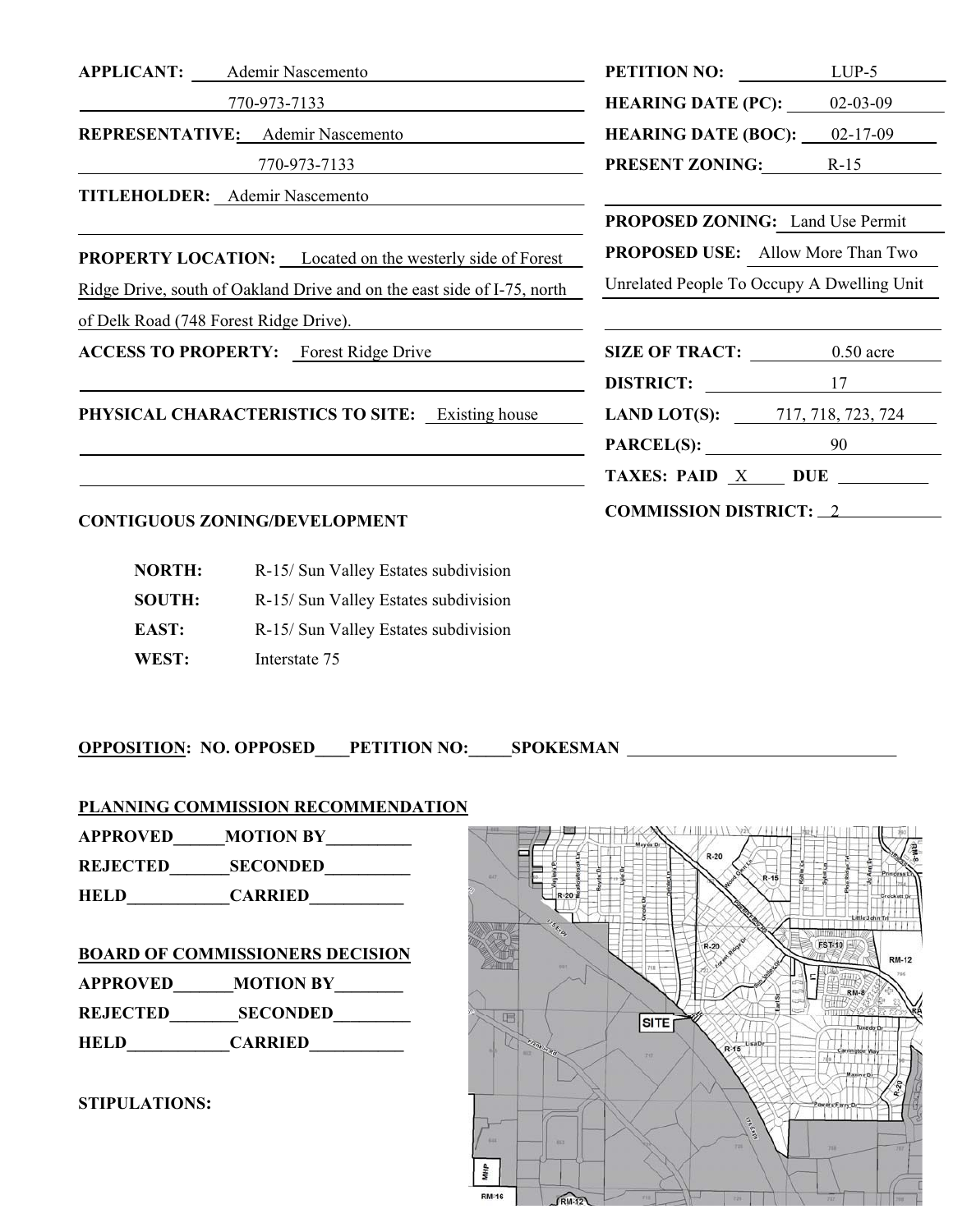**LUP-5**

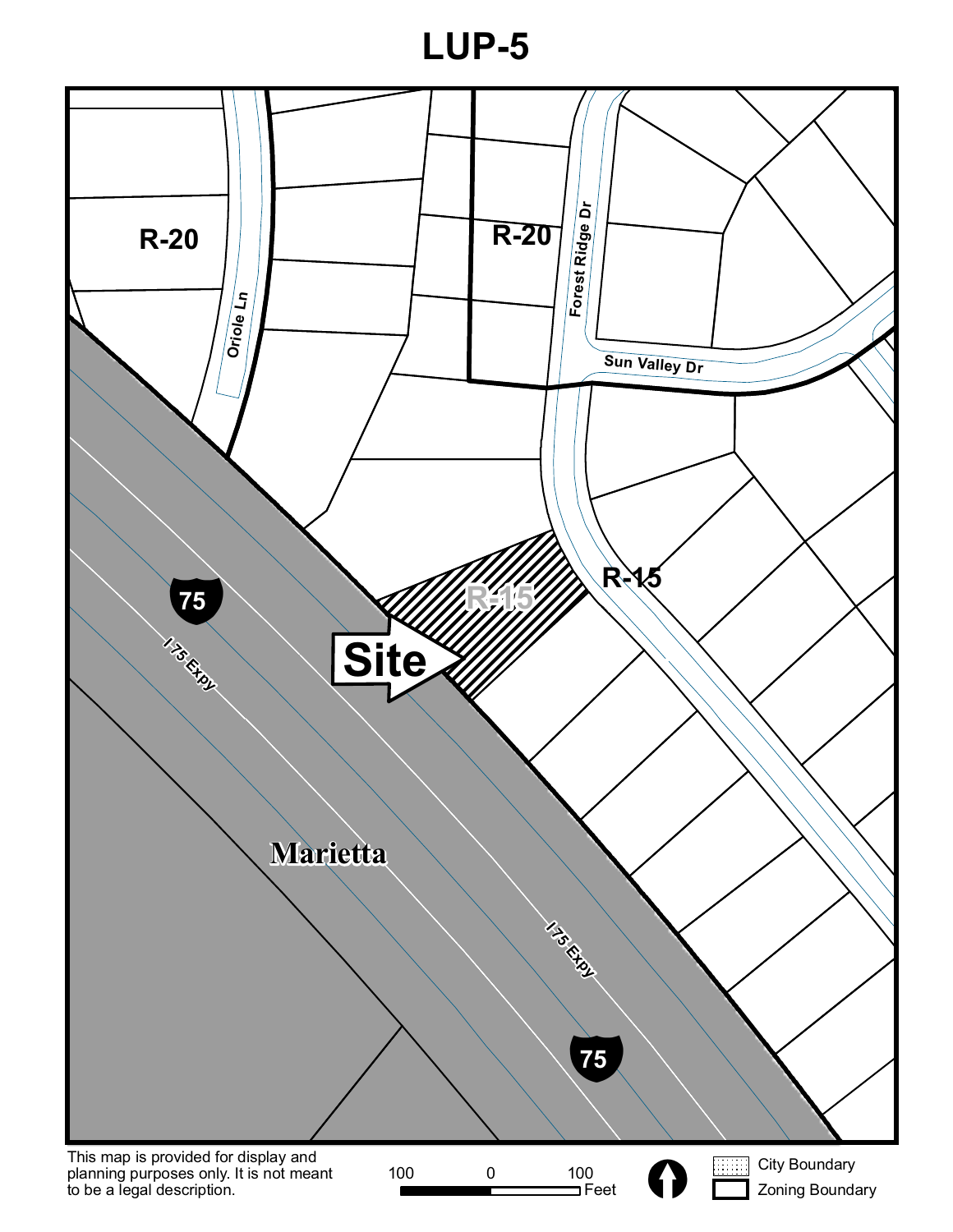| <b>APPLICANT:</b>      | Ademir Nascemento | <b>PETITION NO.:</b> LUP-5 |  |
|------------------------|-------------------|----------------------------|--|
| <b>PRESENT ZONING:</b> | R-15              | <b>PETITION FOR:</b> LUP   |  |
|                        |                   |                            |  |

# PLANNING COMMENTS: Staff Member Responsible: John P. Pederson, AICP

The applicant is requesting a Temporary Land Use Permit to allow more than two unrelated people to occupy a dwelling unit. There are seven unrelated people living in this house, and there are 1,524 square-feet in the house (per Code Enforcement). This application is the result of a complaint.

Historic Preservation: No comment.

**Cemetery Preservation:** No comment.

#### **WATER & SEWER COMMENTS:**

In City of Marietta service area.

\* \* \* \* \* \* \* \* \* \* \* \* \* \* \* \* \* \* \*

## **TRAFFIC COMMENTS:**

Recommend applicant be required to meet all Cobb County Development Standards and Ordinances related to project improvements. Recommend no on-street parking.

## **FIRE COMMENTS:**

Not to be used for a group home or personnel care home, without Fire Department approval. If 4 or more unrelated occupants, the structure must meet NFPA 101 Occupancy requirements.

## **STORMWATER MANAGEMENT COMMENTS:**

No comments.